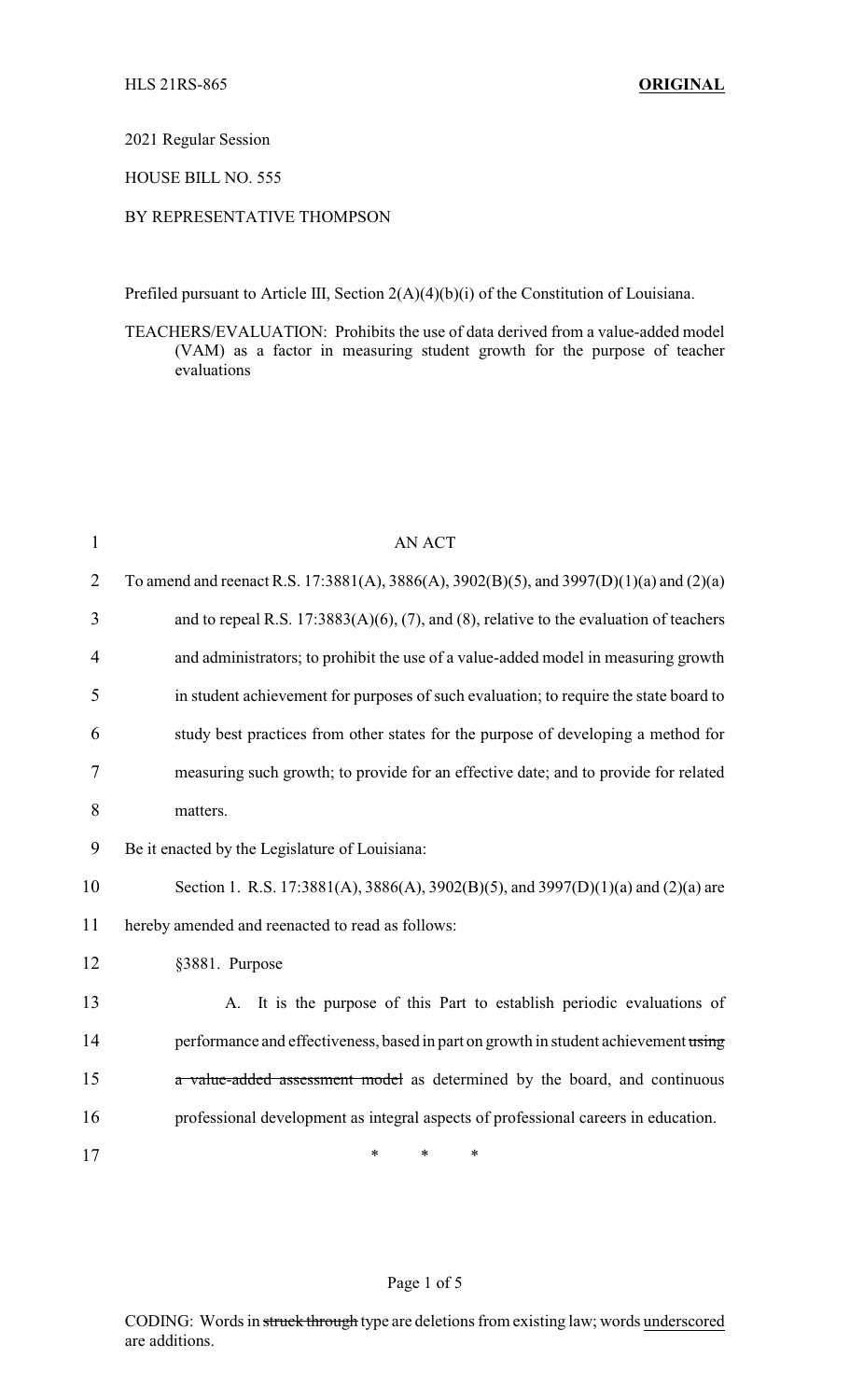| §3886. Teaching credentials; regular certification, permanent certification; effect of |
|----------------------------------------------------------------------------------------|
| evaluation                                                                             |

3 A. If a teacher's evaluation demonstrates that he has met the standard for 4 effectiveness as determined by the board<del>, using value-added data,</del> for three years 5 during the initial certification or renewal process, a certificate shall be issued or 6 renewed unless the board receives evidence from the local board, through an appeal, 7 that justifies discontinuation. Similarly, if a teacher's evaluation demonstrates that 8 he has not met the standard for effectiveness as determined by the board, using either 9 value-added data or other components of the evaluation, for three years during the 10 initial certification or renewal process, the board shall not issue or renew a certificate 11 unless evidence of effectiveness is received from the local board, through an appeal, 12 that justifies the issuance of a certificate.

13 \* \* \*

14 §3902. Evaluation program; process

15 \* \* \*

16 B. The elements of evaluation and standards for effectiveness shall be defined by the board pursuant to rules and regulations promulgated for such purpose. Such rules and regulations shall require that, at a minimum, local evaluation plans contain the following elements:

20 \* \* \*

21 (5) Measure of effectiveness. Fifty percent of such evaluations shall be based 22 on evidence of growth in student achievement as determined by the board. Data 23 derived from a value-added assessment model, as determined by the board, shall be 24 a factor in determining evidence of student growth for grade levels and subjects for 25 which value-added data is available and shall comprise thirty-five percent of the 26 overall evaluation. For grade levels and subjects for which value-added data is not 27 available and for personnel for whom value-added data is not available, the board 28 shall establish measures of student growth. Data derived from a value-added 29 assessment model shall not be a factor in determining evidence of student growth.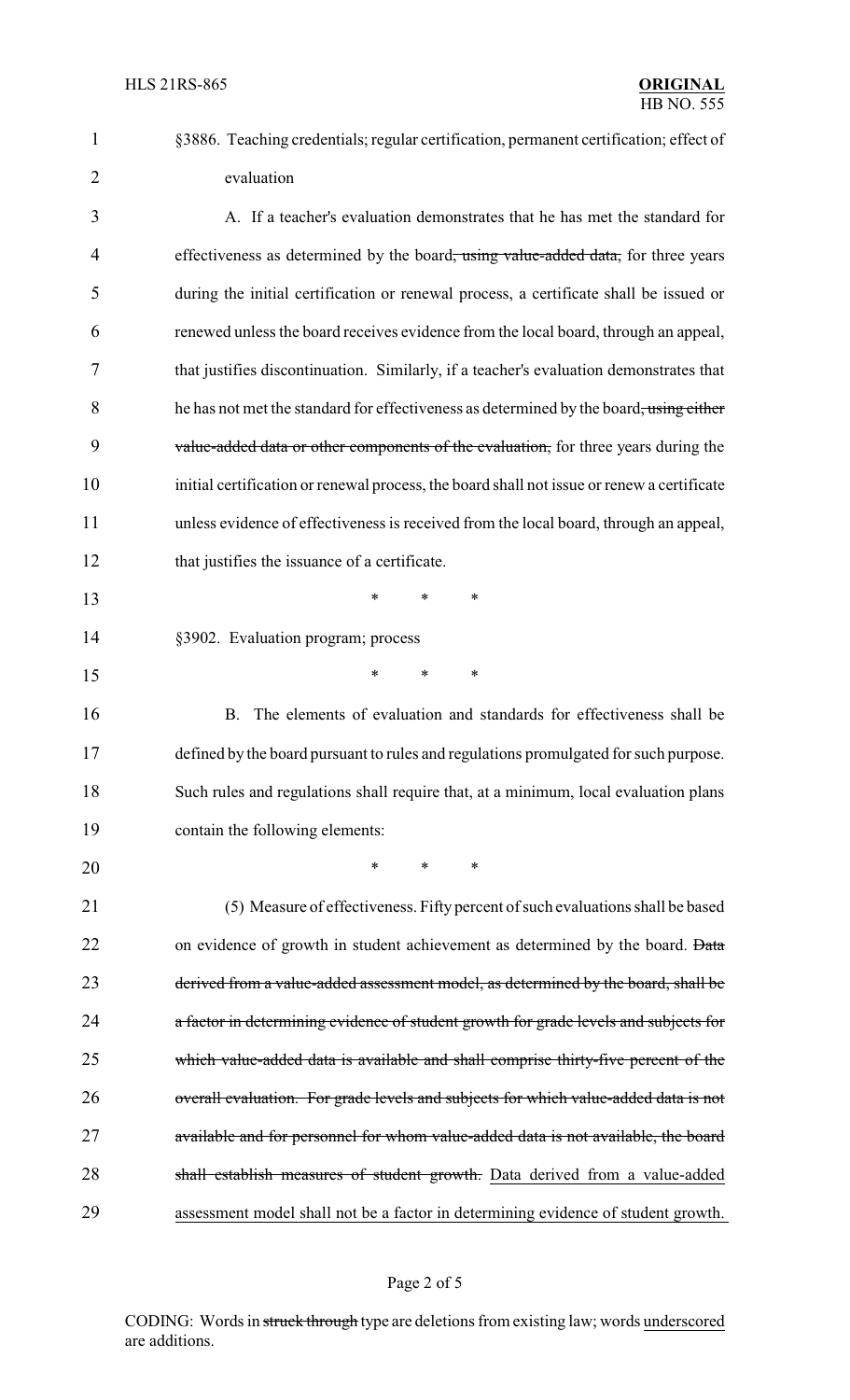| $\mathbf{1}$   | The state board shall study best practices from other states with respect to developing |
|----------------|-----------------------------------------------------------------------------------------|
| $\overline{2}$ | a method for measuring growth in student achievement. The model method shall            |
| 3              | take into account important student factors, including but not limited to special       |
| 4              | education, economic disadvantage, attendance, and discipline. However, neither the      |
| 5              | value-added model nor the measures of student growth for grade levels and subjects      |
| 6              | for which value-added data are not available shall not, in any given year, include a    |
| 7              | test score or data of a student who has ten or more unexcused absences in any school    |
| 8              | semester in that year. The board shall develop and adopt a policy to invalidate such    |
| 9              | student growth data for any teacher for any school year in which there is a natural     |
| 10             | disaster or any other unexpected event that results in the temporary closure of the     |
| 11             | school.                                                                                 |
| 12             | $\ast$<br>*<br>∗                                                                        |
| 13             | §3997. Charter school employees                                                         |
| 14             | *<br>$\ast$<br>∗                                                                        |
| 15             | $D(1)(a)$ Each governing authority of a charter school annually shall evaluate          |
| 16             | every teacher and administrator employed at the school using the value-added            |
| 17             | assessment model and measures of student growth as determined by the State Board        |
| 18             | of Elementary and Secondary Education pursuant to R.S. 17:3902(B)(5).                   |
| 19             | ∗<br>*<br>∗                                                                             |
| 20             | $(2)(a)$ Fifty percent of each teacher and administrator evaluation conducted           |
| 21             | pursuant to Paragraph (1) of this Subsection shall be based on evidence of growth in    |
| 22             | student achievement as determined by the state board. Data derived from a               |
| 23             | value-added assessment model, as determined by the state board, shall be a factor in    |
| 24             | determining evidence of student growth for grade levels and subjects for which          |
| 25             | value-added data is available and shall comprise thirty-five percent of the overall     |
| 26             | evaluation. For grade levels and subjects for which value-added data is not available,  |
| 27             | the state board shall establish measures of student growth. Data derived from a         |
| 28             | value-added assessment model shall not be a factor in determining evidence of           |
| 29             | student growth. The state board shall study best practices from other states with       |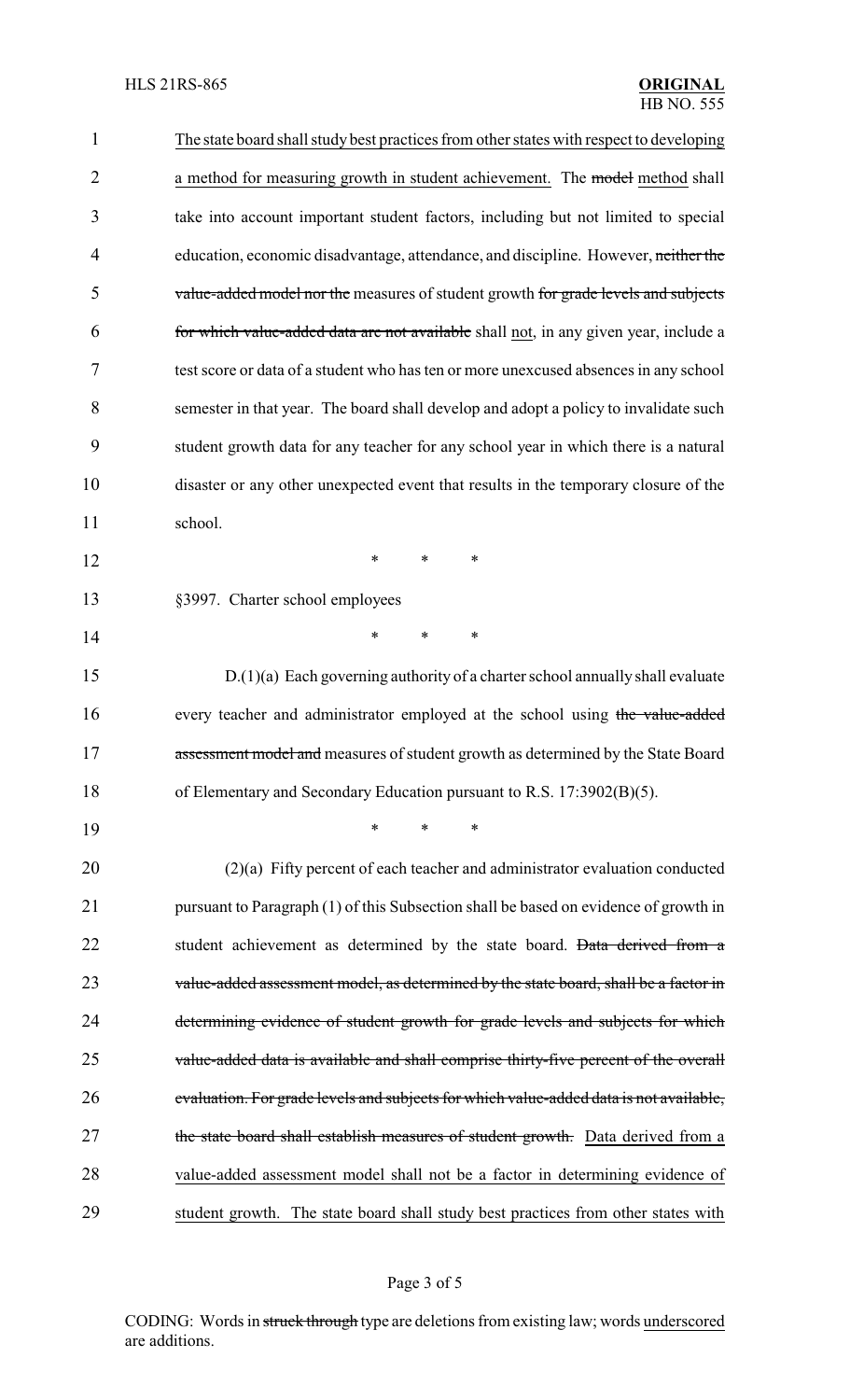| $\mathbf{1}$   | respect to developing a method for measuring growth in student achievement. The               |
|----------------|-----------------------------------------------------------------------------------------------|
| $\overline{2}$ | model method shall take into account important student factors, including but not             |
| 3              | limited to special education, economic disadvantage, attendance, and discipline. The          |
| 4              | state board shall develop and adopt a policy to invalidate such student growth data           |
| 5              | for any teacher for any school year in which there is a natural disaster or any other         |
| 6              | unexpected event that results in the temporary closure of the school.                         |
| 7              | $\ast$<br>$\ast$<br>$\ast$                                                                    |
| 8              | Section 2. R.S. $17:3883(A)(6)$ , (7), and (8) are hereby repealed in their entirety.         |
| 9              | Section 3. This Act shall become effective upon signature by the governor or, if not          |
| 10             | signed by the governor, upon expiration of the time for bills to become law without signature |
| 11             | by the governor, as provided by Article III, Section 18 of the Constitution of Louisiana. If  |
| 12             | vetoed by the governor and subsequently approved by the legislature, this Act shall become    |
| 13             | effective on the day following such approval.                                                 |
|                |                                                                                               |

## DIGEST

The digest printed below was prepared by House Legislative Services. It constitutes no part of the legislative instrument. The keyword, one-liner, abstract, and digest do not constitute part of the law or proof or indicia of legislative intent. [R.S. 1:13(B) and 24:177(E)]

| HB 555 Original | 2021 Regular Session | Thompson |
|-----------------|----------------------|----------|
|                 |                      |          |

**Abstract:** Prohibits the use of data derived from a value-added model (VAM) as a factor in measuring student growth for the purpose of teacher evaluations.

Present law requires annual evaluations of all public school teachers and administrators. Provides that the elements of evaluation and standards for effectiveness shall be defined by BESE. Provides that evaluation plans include a job description, a professional growth plan, observation and conferencing, classroom visitation, and a measure of effectiveness. Proposed law retains present law.

Relative to the measure of effectiveness, present law requires that 50% of each evaluation be based on evidence of growth in student achievement, as determined by BESE, using a value-added model (commonly known as VAM). Proposed law retains the requirement that 50% of each evaluation be based on evidence of growth in student achievement as determined by BESE but prohibits the use of VAM data and requires BESE to study best practices from other states with respect to developing a method for measuring student growth.

Present law provides for a subcommittee of the BESE's Accountability Commission to study and report relative to the effectiveness of the evaluation program, including VAM. Proposed